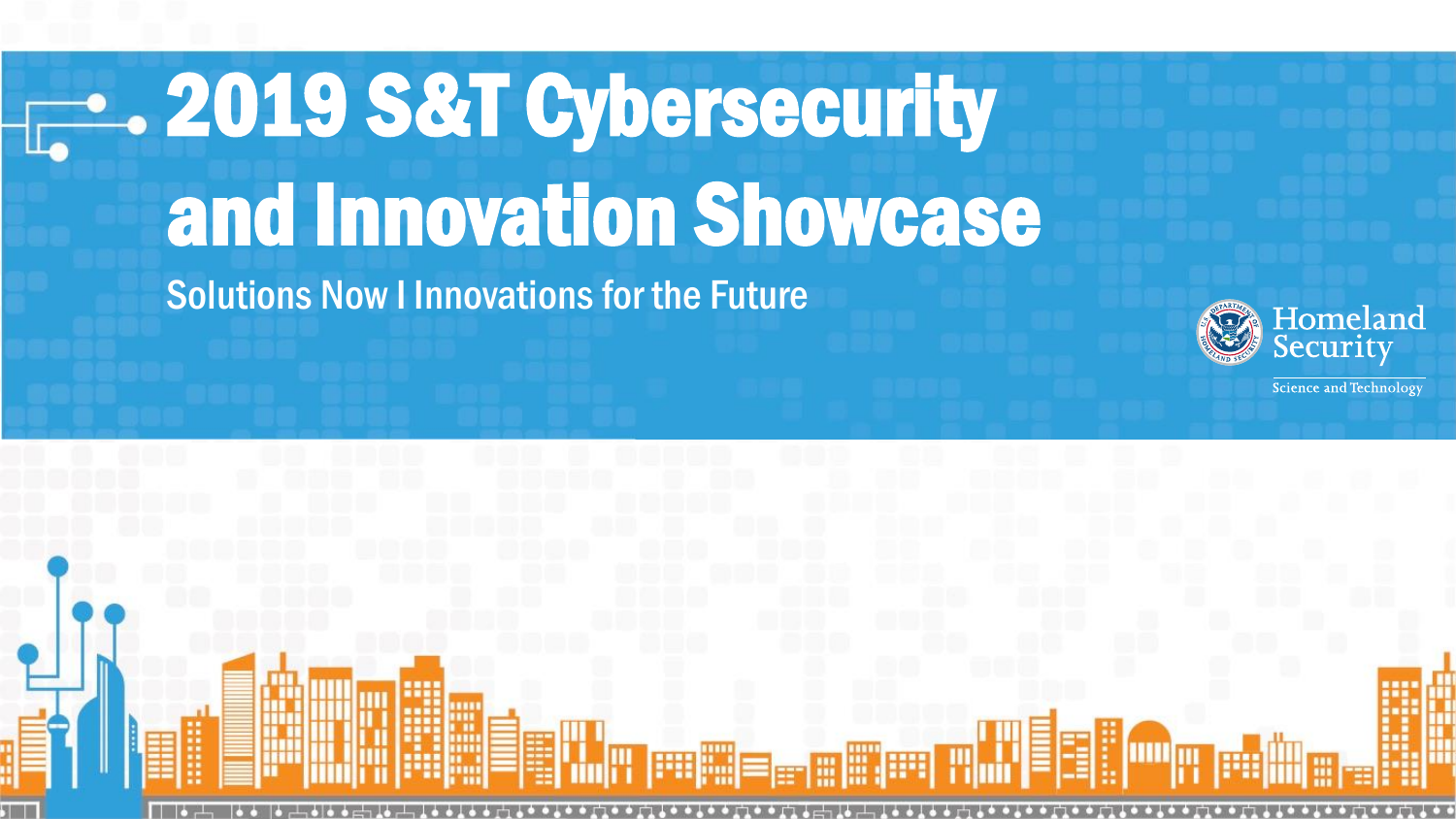

### Mobile Device Attribute Validation (MDAV)

### Steve Wilson| Lockstep Technologies / ValidIDy March 20, 2019

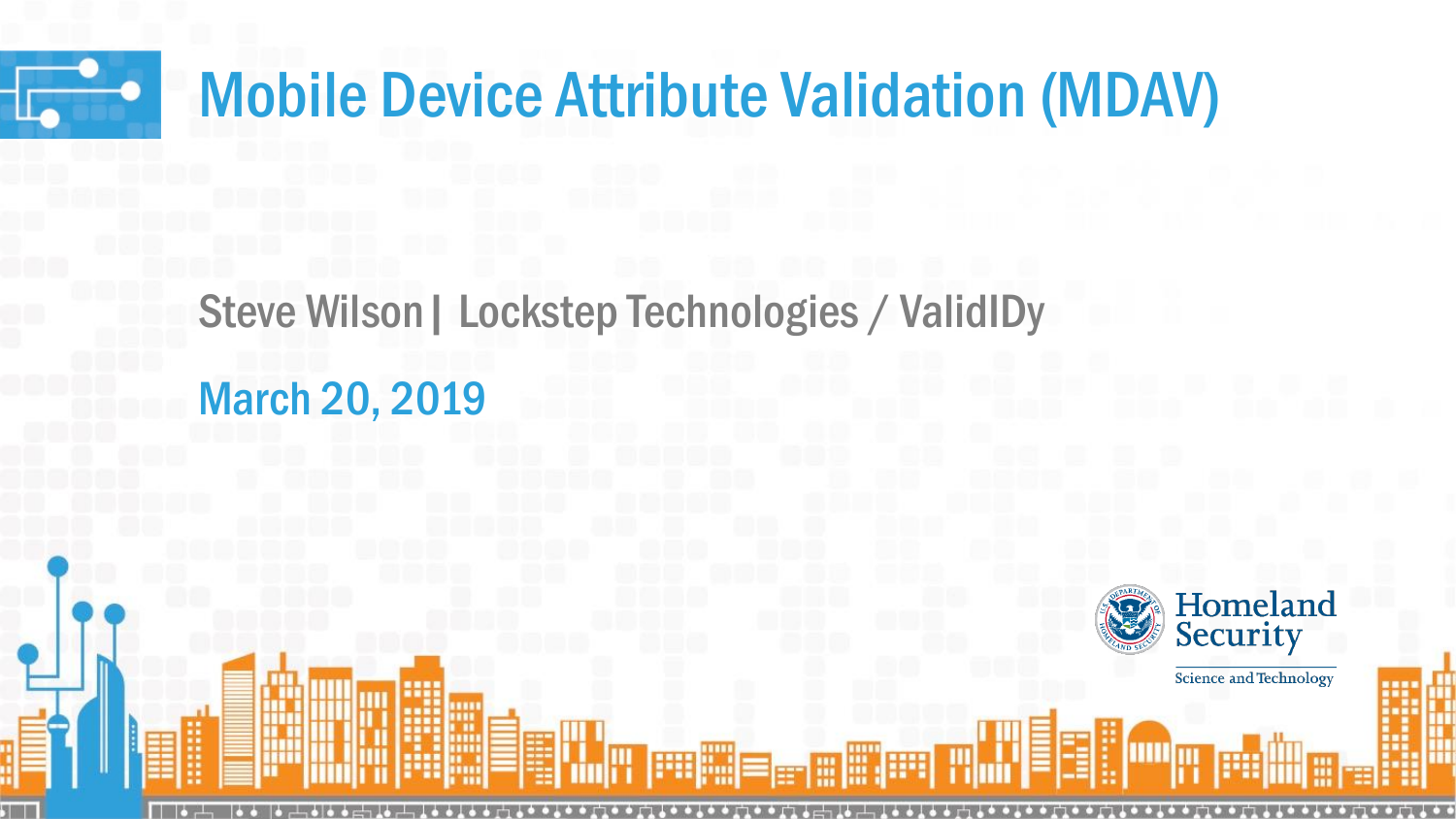# Team Profile

- Lockstep / ValidIDy
	- ― Steve Wilson Principal Investigator
	- Les Chasen Technical Architect



- Kantara Identity & Privacy Incubator Colin Wallis, Ruth Puente
- CCICADA, Rutgers University Prof Janne Lindqvist
- DHS Program Management Anil John, Ryan Triplett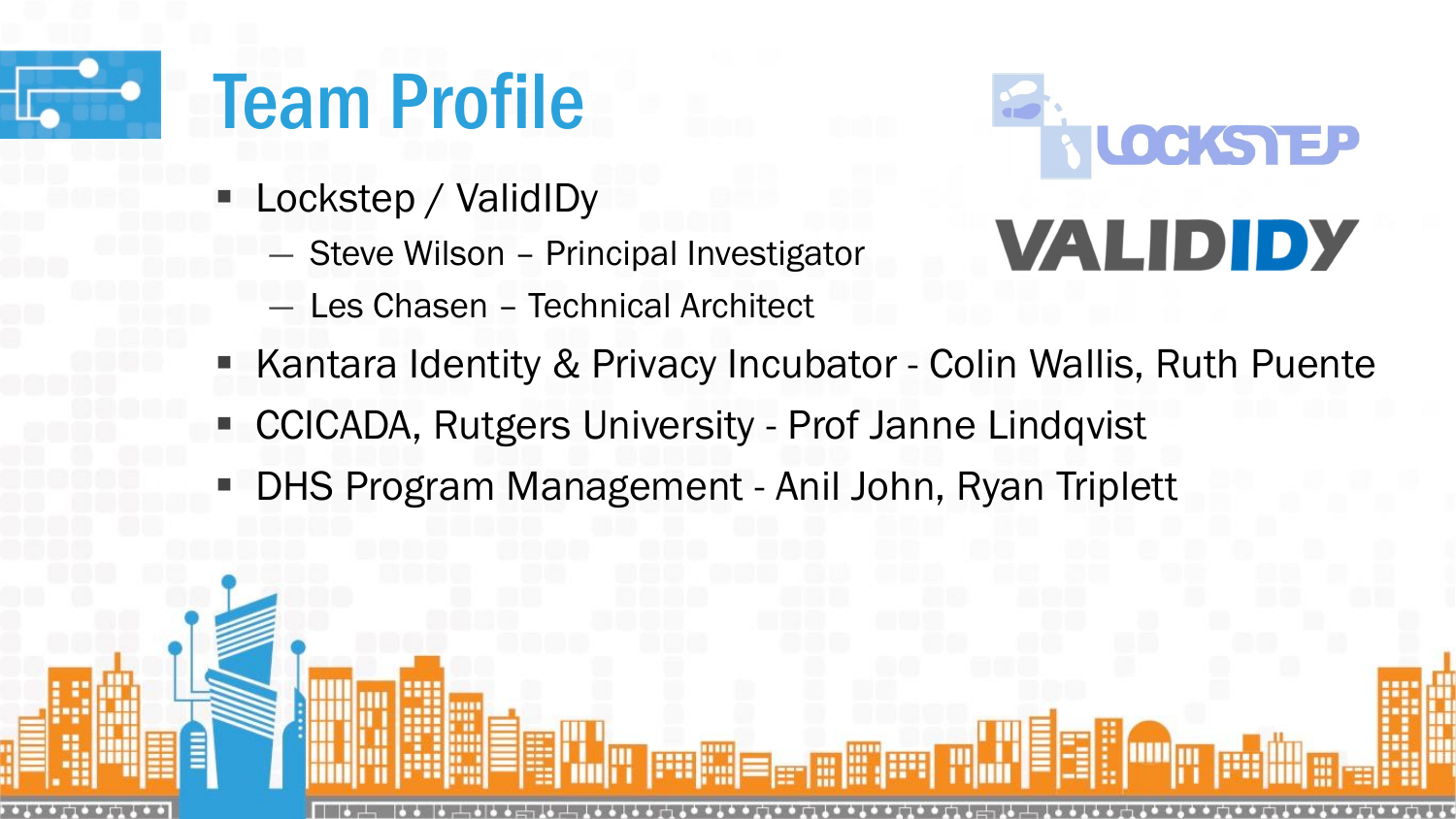## Customer Need

- **Eirst Responders (keystone customers)** 
	- proof of First Responder credentials, with low or zero network
	- including proof of issuer (provenance)
	- tamper resistant storage in mobile devices.
- Broader users (healthcare, government, Open Banking)
	- manage multiple attributes
	- anonymously, pseudonymously
	- decouple attribute issuers, smart devices, and RPs.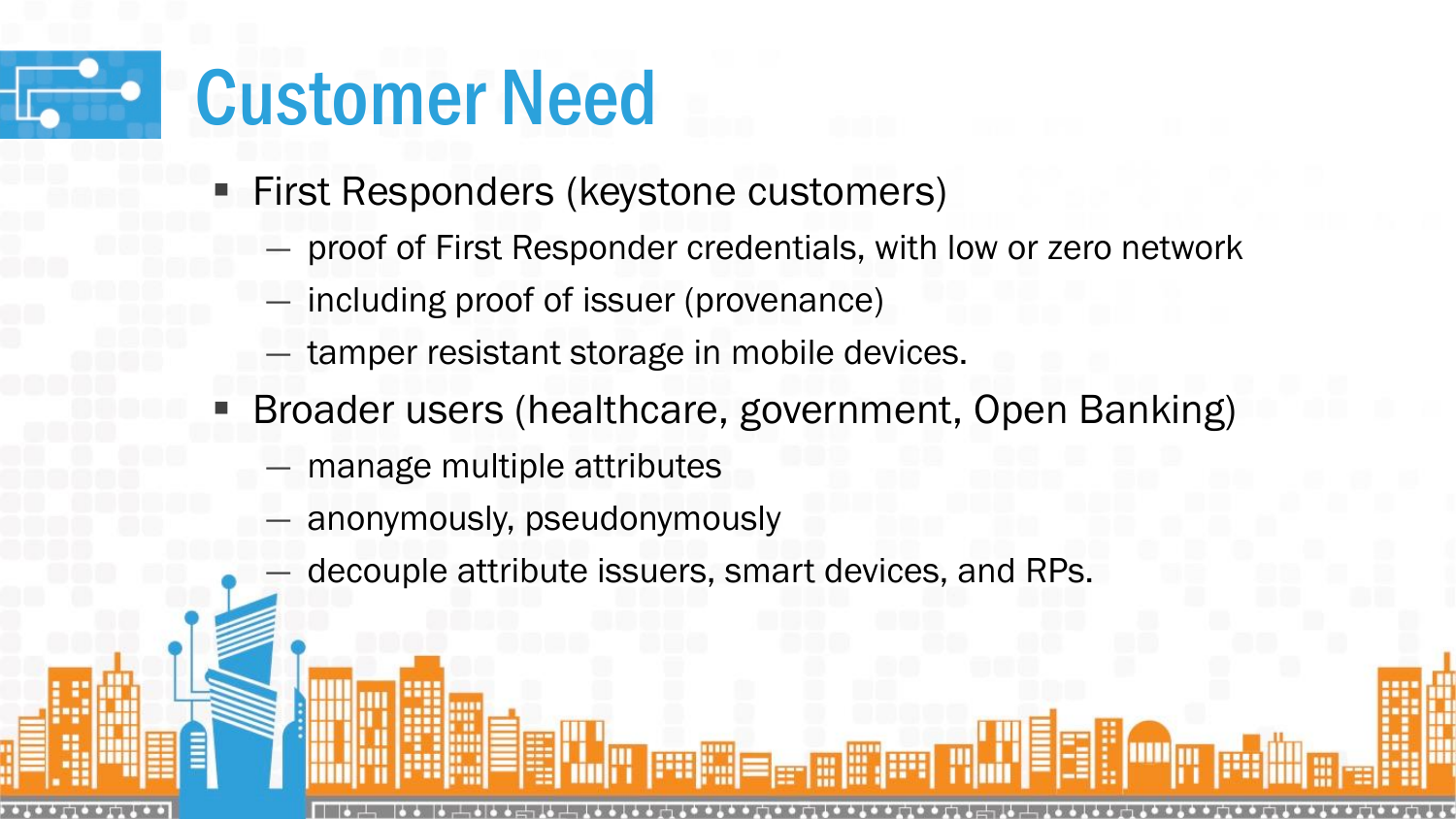### Approach

- Updating "*Attribute Certificates"* with simplified X.509 profile
- Working with partner DigiCert to innovate managed PKI services
- Mature proven technology stack
	- Certificate Authorities ("security printer for digital certificates")
	- **Registration Authorities**
	- iOS, Android, web clients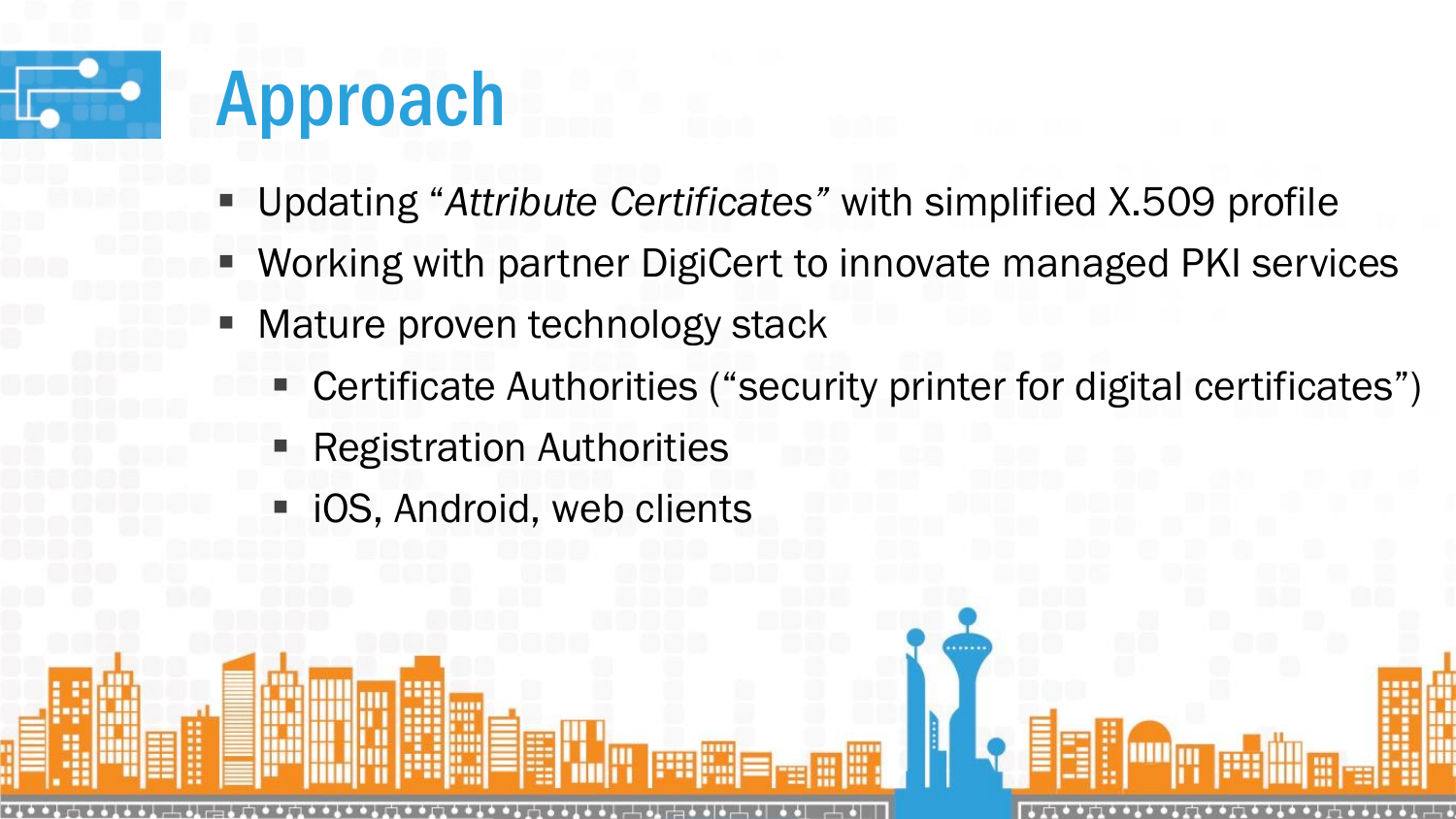

## Benefits

### More Secure

- **Ensures provenance of individuals, devices and issuers**
- Forgery resistant
- More resilient (resistant to network impacts, no SPOF)

### More Private

- No need for "honeypot" centralized registries
- No Intermediaries
- Minimized information disclosure

### More Cost Effective

- No impact to current business processes
- Mature and standard technology stack
- Greater interoperability.

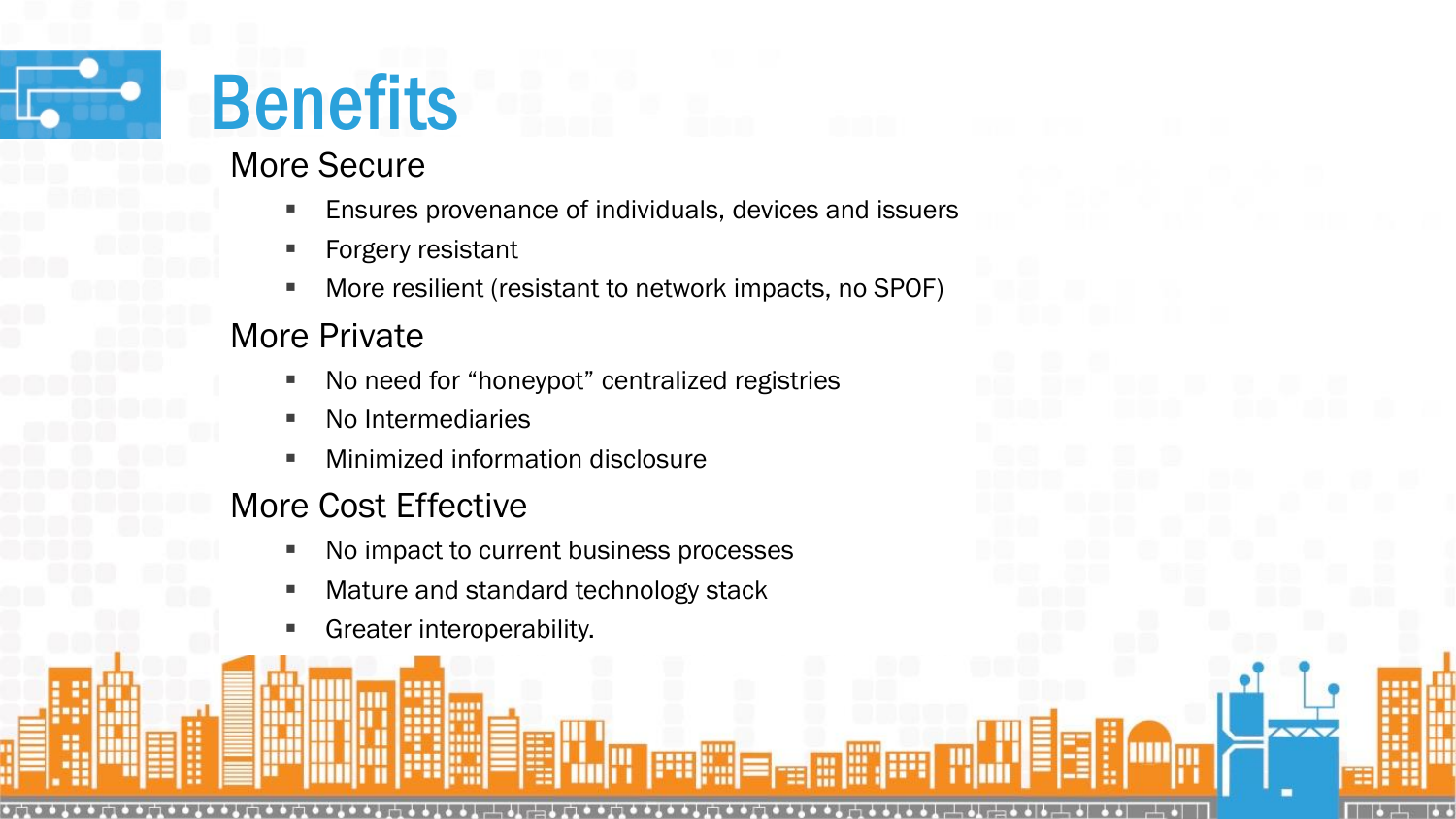





### If something is true in the real world, then we make it true in the digital world.











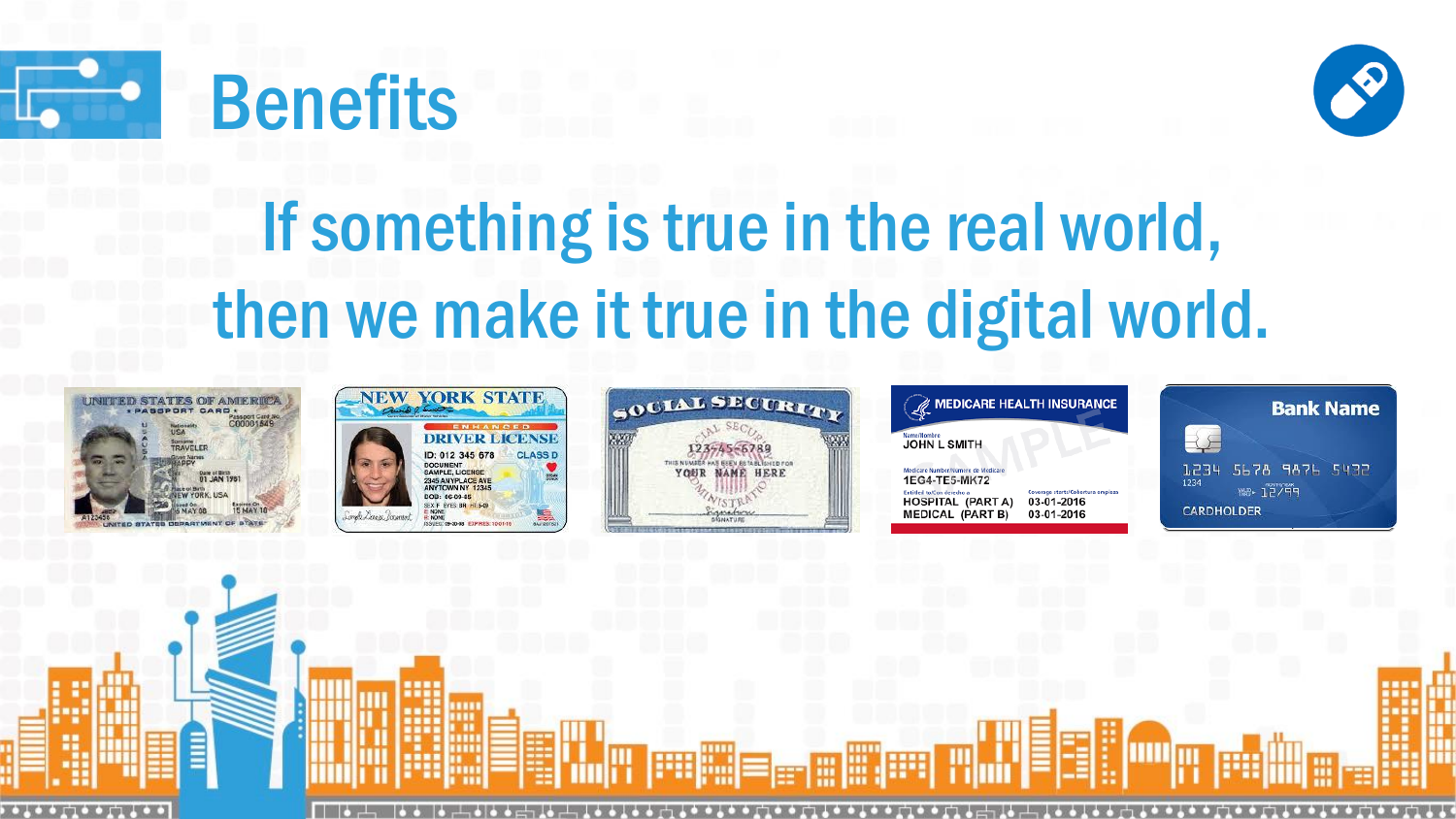# Competition/Alternatives

- **Existing physical cards**
- Centralized directory lookup
- **Blockchain technologies remain experimental**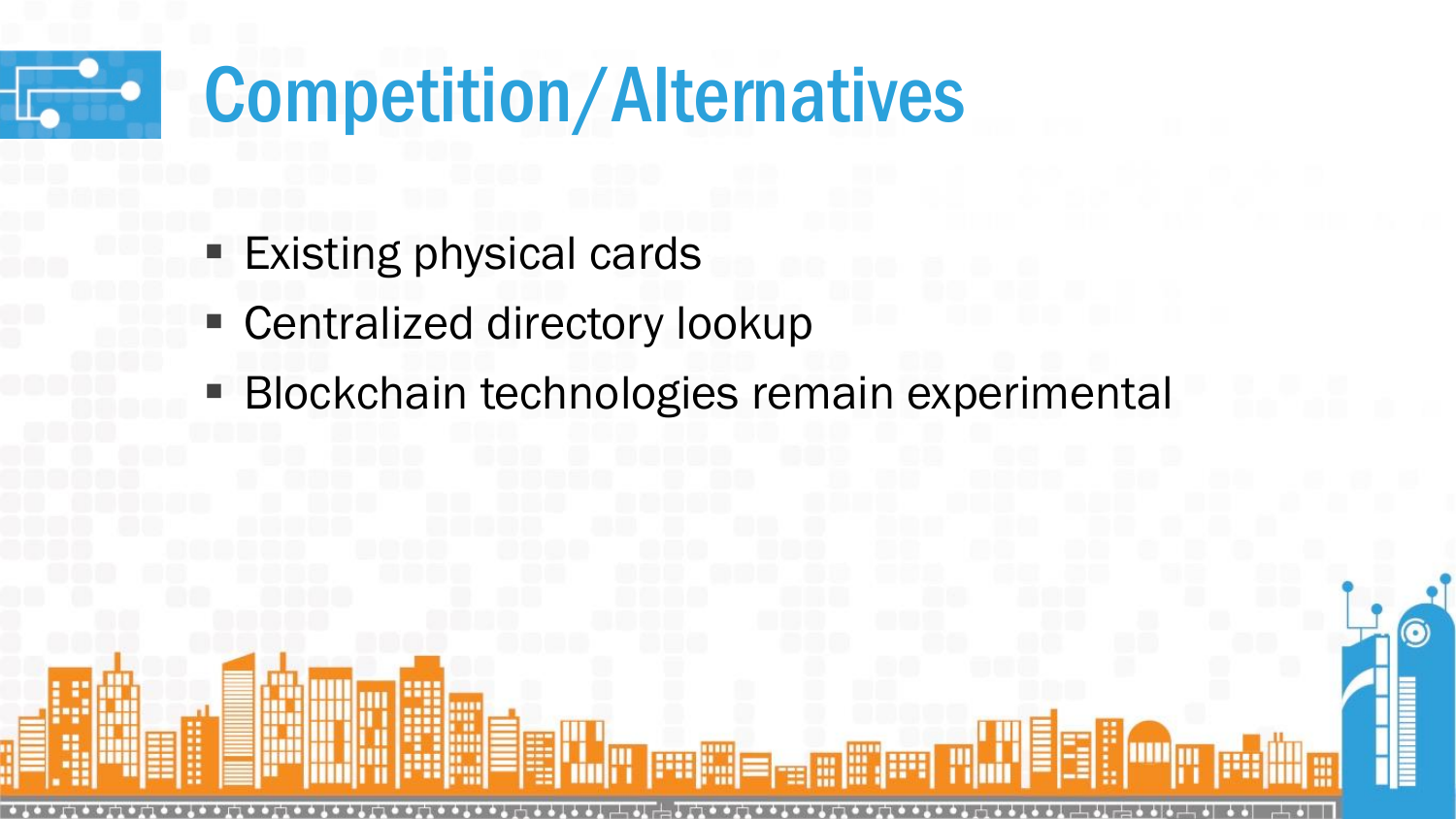

- V1 Reference Implementation available Apple & Android
- **Evaluated by National Urban Security Testing Laboratory** (NUSTL)
- **EXCLOSING OUT developer support**
- Working with pilot partners
- **E** Launched valididy.com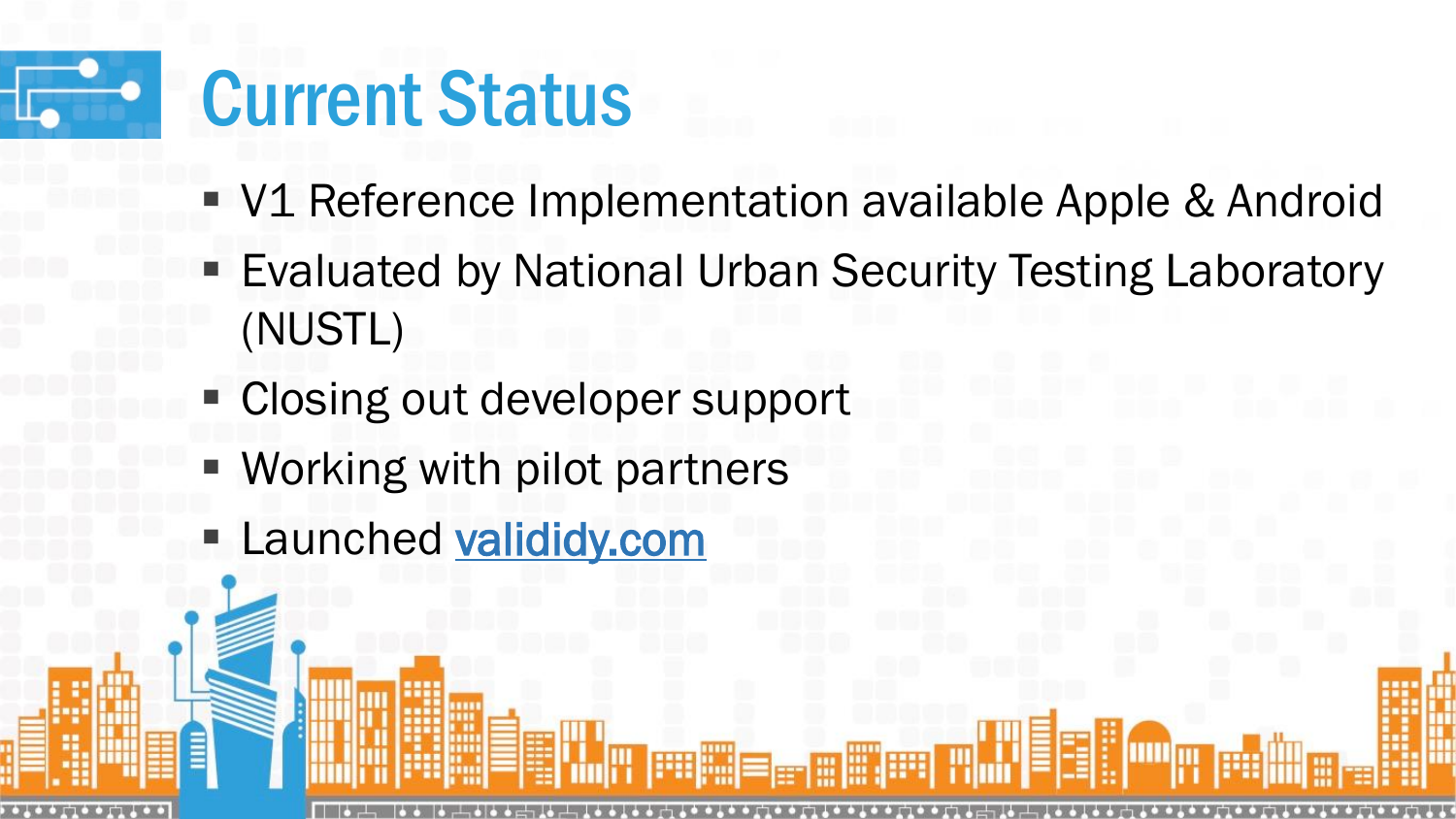## Transition/Completion Activities

- NUSTL testing (report available soon)
- Launched commercial go-to-market entity
- In advanced discussion with
	- Healthcare, for Electronic Visitor Verification
	- Healthcare, for consent management across HIEs
	- Open Banking, for provenance of customer data